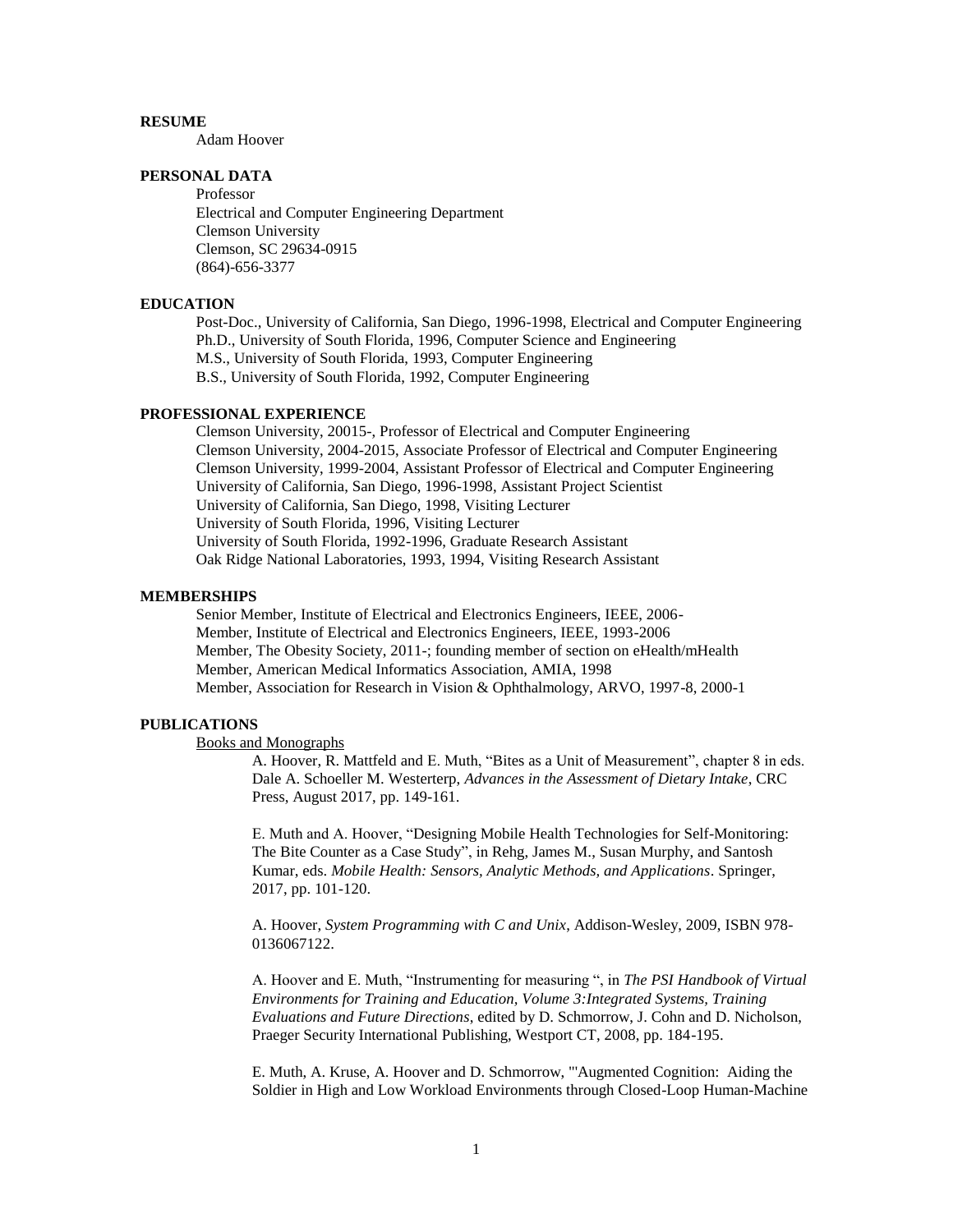Interactions", in *Military Life: The Psychology of Serving in Peace and Combat*, edited by T. Britt, C. Castro and A. Adler, Praeger Security Int'l Publishing, 2006, pp. 108-127.

A. Hoover, D. Goldgof, L. Stark and K. W. Bowyer, "Function-Based Analysis using Partial Shape", Chapter VIII in *Generic Object Recognition Using Form and Function*, by L. Stark and K. W. Bowyer, 1996 World Scientific Publishing, pp 67-79.

O. H. Dorum, A. Hoover and J. P. Jones, "Calibration and control issues in range imaging for mobile robot navigation", in *Research in Computer and Robot Vision*, edited by C. Archibald and P. Kwok, 1995 World Scientific Press, pp 1-18.

Refereed Journal Publications (49 total, authorship by my students denoted using \*) R. Mattfeld\*, E. Jesch and A. Hoover, "Evaluating Pedometer Algorithms on Semi-Regular and Unstructured Gaits", in Sensors, vol. 21 no. 13, June 2021, doi: 10.3390/s21134260

S. Goldstein, A. Hoover, E.W. Evans and J.G. Thomas, "Combining ecological momentary assessment, wrist-based eating detection, and dietary assessment to characterize dietary lapse: A multi-method study protocol", in Digital Health, vol. 7, pp. 1-16, 2021, doi: 10.1177/2055207620988212

C. Goldstein, S. Goldstein, D. Thomas, A. Hoover, D. Bond, G. Thomas, "The Behavioral Intervention with Technology for E-weight loss Study (BITES): Incorporating energy balance models and the Bite Counter into an online behavioral weight loss program", in *Journal of Technology in Behavioral Science*, vol. 6 no. 2, pp. 406-418, 2021.

G. Turner-McGrievy, et. al., "The role of self-efficacy and information processing in weight loss during an mHealth behavioral intervention", in *Digital Health*, Nov 2020, doi: 10.1177/2055207620976755

S. Sharma\*, Jasper, P., Muth, E., & Hoover, A., "The impact of walking and resting on wrist motion for automated detection of meals", in *ACM Transactions on Computing for Healthcare*, 1(4), pp. 1-19, 2020.

M. Wilson, S. Beadle, A. Kinsella, R Mattfeld\*, A. Hoover and E. Muth, "Task Performance in a Head-Mounted Display: The Impacts of Varying Latency", in *Displays*, vol. 61, Jan 2020.

G. Turner-McGrievy, C. Dunn, S. Wilcox, A. Boutté, B. Hutto, A. Hoover and E. Muth, ``Defining Adherence to Mobile Dietary Self- Monitoring and Assessing Tracking Over Time: Tracking at Least Two Eating Occasions per Day Is Best Marker of Adherence within Two Different Mobile Health Randomized Weight Loss Interventions'', in J. of the Academy of Nutrition and Dietetics, May 2019.

J. Salley, A. Hoover and E. Muth, "Between- and Within-Subjects Predictors of the Kilocalorie Content of Bites of Food", in *Journal of the Academy of Nutrition and Dietetics*, vol. 119 no. 7, July 2019, pp. 1109-1117.

A. Boutté, G. Turner-McGrievy, S. Wilcox, B. Hutto, E. Muth and A. Hoover, "Comparing changes in diet quality between two technology-based diet tracking devices", in *Journal of Technology in Behavioral Science*, vol. 4 no. 1, 2019, pp. 25-32.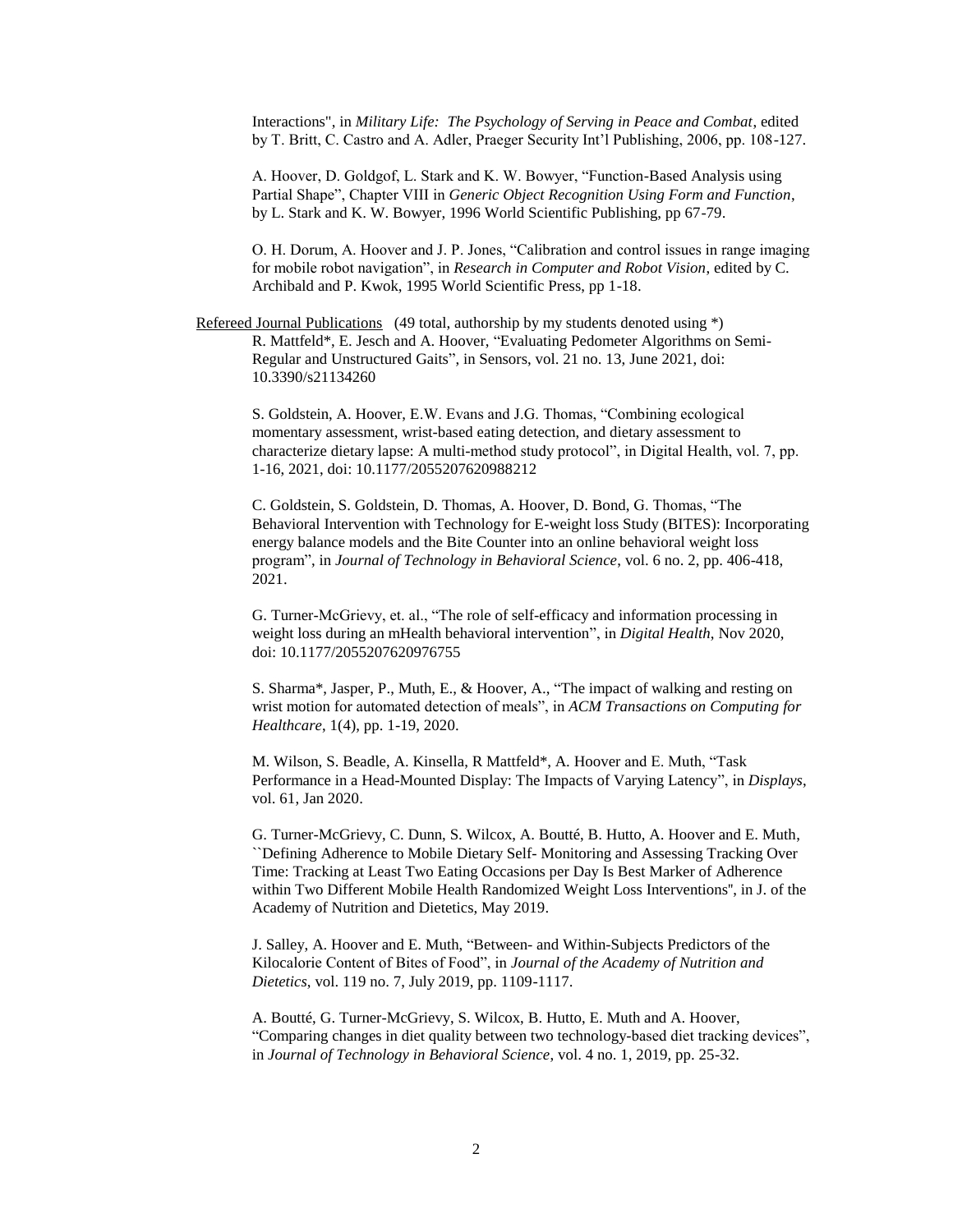Alex J, Turner D, Thomas DM, McDougall A, Halawani MW, Heymsfield SB, Martin CK, Scisco JL, Salley J, Muth E, Hoover AW. "Bite count rates in free-living individuals: new insights from a portable sensor", in *BMC Nutrition*. 2018 May;4(1):23.

G. Turner-McGrievy, S. Wilcox, A. Boutté, B. Hutto, C. Singletary, E. Muth and A. Hoover, "The Dietary Intervention to Enhance Tracking with mobile (DIET Mobile) study: A six-month randomized weight loss trial", in *Obesity*, 25.8 (2017): 1336-1342.

G. Turner-McGrievy, A. Boutté, A. Crimarco, S. Wilcox, B. Hutto, A. Hoover and E. Muth, "Byte by Bite: Use of a mobile Bite Counter and weekly behavioral challenges to promote weight loss", in *Smart Health*, 3 (2017): 20-26.

R. Mattfeld\*, E. Muth and A. Hoover, "Measuring the consumption of individual solid and liquid bites using a table embedded scale during unrestricted eating", in *IEEE Journal of Biomedical and Health Informatics*, vol. 21 no. 6, Nov 2017, pp. 1711-1718.

Y. Shen\*, J. Salley, E. Muth and A. Hoover, "Assessing the Accuracy of a Wrist Motion Tracking Method for Counting Bites across Demographic and Food Variables", in *IEEE Journal of Biomedical and Health Informatics*, vol. 21 no. 3, March 2017, pp. 599-606.

G. Turner-McGrievy, S. Wilcox, A. Kaczynski, D. Spruijt-Metz, B. Hutto, E. Muth and A. Hoover, "Crowdsourcing for self-monitoring: Using the Traffic Light Diet and crowdsourcing to provide dietary feedback", in *Digital Health*, vol. 2, July 2016, pp. 1-7.

P. Jasper, M. James, A. Hoover and E. Muth, "Effects of Bite Count Feedback from a Wearable Device and Goal-Setting on Consumption in Young Adults", in *Journal of the Academy of Nutrition and Dietetics*, vol. 116 no. 11, 2016, pp. 1785-1793.

A. Kinsella, R. Mattfeld\*, E. Muth and A. Hoover, "Frequency, not amplitude, of latency affects subjective sickness in a Head-Mounted Display", in *Aerospace Medicine and Human Performance*, vol. 87 no. 7, July 2016, pp. 604-609.

J. Salley, E. Muth, M. Wilson and A. Hoover, "A Comparison Between Human and Bite-Based Methods of Estimating Caloric Intake", in *Journal of the Academy of Nutrition and Dietetics*, vol. 116 no. 10, Oct 2016, pp. 1568-1577.

M. St Pierre, S. Banerjee\*, A. Hoover and E. Muth, "The Effects of 0.2 Hz Varying Latency with 20-100 ms Varying Amplitude on Simulator Sickness in a Helmet Mounted Display", in *Displays*, vol. 36, Jan 2015, pp. 1-8.

R. Ramos\*, E. Muth, J. Gowdy and A. Hoover, "Improving the Recognition of Eating Gestures Using Inter-Gesture Sequential Dependencies", in *IEEE Journal of Biomedical and Health Informatics*, vol. 19 no. 3, May 2015, pp. 825 – 831.

Y. Dong\*, J. Scisco, M. Wilson, E. Muth and A. Hoover, "Detecting Periods of Eating During Free Living by Tracking Wrist Motion", in *IEEE Journal of Biomedical and Health Informatics*, vol. 18 no. 4, July 2014, pp. 1253-1260.

J. Scisco, E. Muth and A. Hoover, "Examining the Utility of a Bite-Count Based Measure of Eating Activity in Free-Living Humans", in *Journal of the Academy of Nutrition and Dietetics*, vol. 114 no. 3, April 2014, pp. 464-469.

S. Banerjee\*, W. Suski\* and A. Hoover, "Identifying and Filtering Noise Caused by Sensor Set Switching in UWB Indoor Position Tracking", in *International Journal of Ultrawideband Communications and Systems*, Jan. 2014, vol. 3 no. 1, pp. 8-18.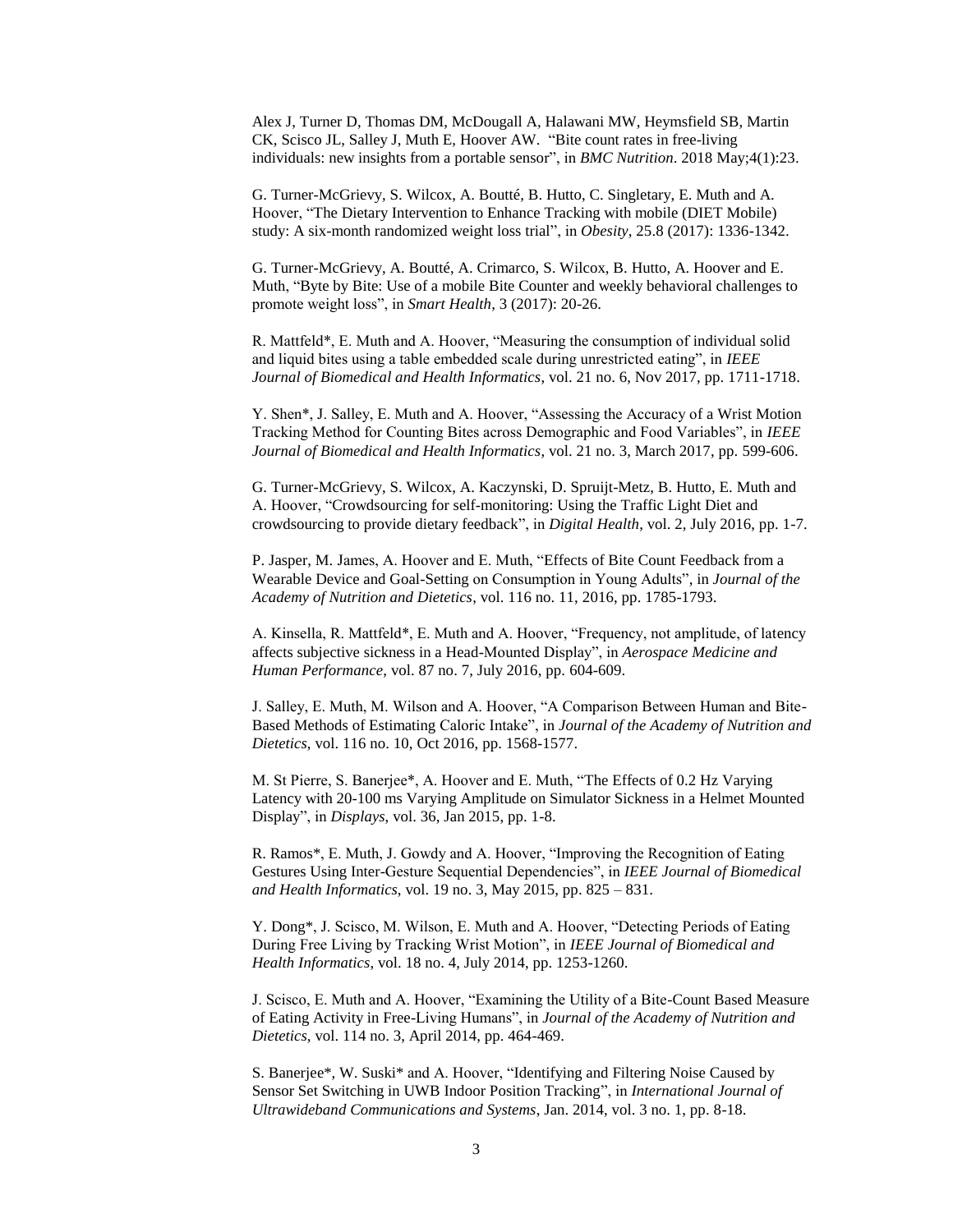W. Suski\*, S. Banerjee\* and A. Hoover, "Using a Map of Measurement Noise to Improve UWB Indoor Position Tracking", in *IEEE Trans. on Instrumentation and Measurement*, 2013, vol. 62 no. 8, Aug 2013, pp. 2228-2236.

W. Wu\*, Y. Dong\* and A. Hoover, "Measuring Digital System Latency from Sensing to Actuation at Continuous 1 ms Resolution", in *Presence: Teleoperators and Virtual Environments*, vol. 22, no. 1, 2013, pp. 20-35.

A. Hoover, A. Singh\*, S. Fishel-Brown and E. Muth, "Real-time detection of workload changes using heart rate variability", in *Biomedical Signal Processing and Control*, vol. 7 no. 4, 2012, pp. 333-341.

T. Epton\* and A. Hoover, "Improving Odometry using a Controlled Point Laser", in *Autonomous Robots*, vol. 32, 2012, pp. 165-172.

Y. Dong\*, A. Hoover, J. Scisco and E. Muth, "A New Method for Measuring Meal Intake in Humans via Automated Wrist Motion Tracking", in *Applied Psychophysiology and Biofeedback*, vol. 37, no. 3, 2012, pp. 205-215.

J. Scisco, E. Muth, Y. Dong\* and A. Hoover, "Slowing bite-rate reduces caloric consumption; an application of the bite counter device", *Journal of the American Dietetic Association*, vol. 111, August 2011, pp. 1231-1235.

A. Walker, E. Muth, F. Switzer and A. Hoover, "The role of head movements in simulator sickness generated by a virtual environment", *Aviation, Space and Environmental Medicine*, vol 81, Oct 2010, pp. 929-934.

A. Elkins, E. Muth, A. Hoover, A. Walker, T. Carpenter and F. Switzer, "Physiological Compliance and Team Performance", *Applied Ergonomics*, vol. 40, 2009, pp. 997-1003.

J. Rand\*, A. Hoover, S. Fishel, J. Moss, J. Pappas and E. Muth, ``Real-Time Correcton of Heart Interbeat Intervals'', *IEEE Trans. on Biomedical Engineering*, vol. 54, 2007, pp. 946-950.

S. Fishel, E. Muth, and A. Hoover, "Establishing appropriate physiological baseline procedures for real-time physiological measurement", *Journal of Cognitive Engineering and Decision Making*, vol. 1 no. 3, 2007, pp. 286-308.

I. Walker, A. Hoover and Y. Liu\*, "Handling unpredicted motion in industrial robot workcells using sensor networks", in *Industrial Robot*, vol. 33 no. 1, 2006, pp. 56-59.

Y. Liu\*, A. Hoover and I. Walker, "Handling uncertainty due to the delay between complex sensing and manipulation in an industrial workcell", *Robotica*, vol. 24, no. 6, pp. 697-698, Nov. 2006.

A. Hoover and E. Muth, "A Real-Time Index of Vagal Activity", *International Journal of Human-Computer Interaction*, vol. 17, no. 2, 2004, pp. 197-209.

Y. Liu\*, A. Hoover and I. Walker, "A Timing Model for Vision-Based Control of Industrial Robot Manipulators", *IEEE Transaction on Robotics*, Vol. 20, No. 5, pp. 891- 898, Oct. 2004.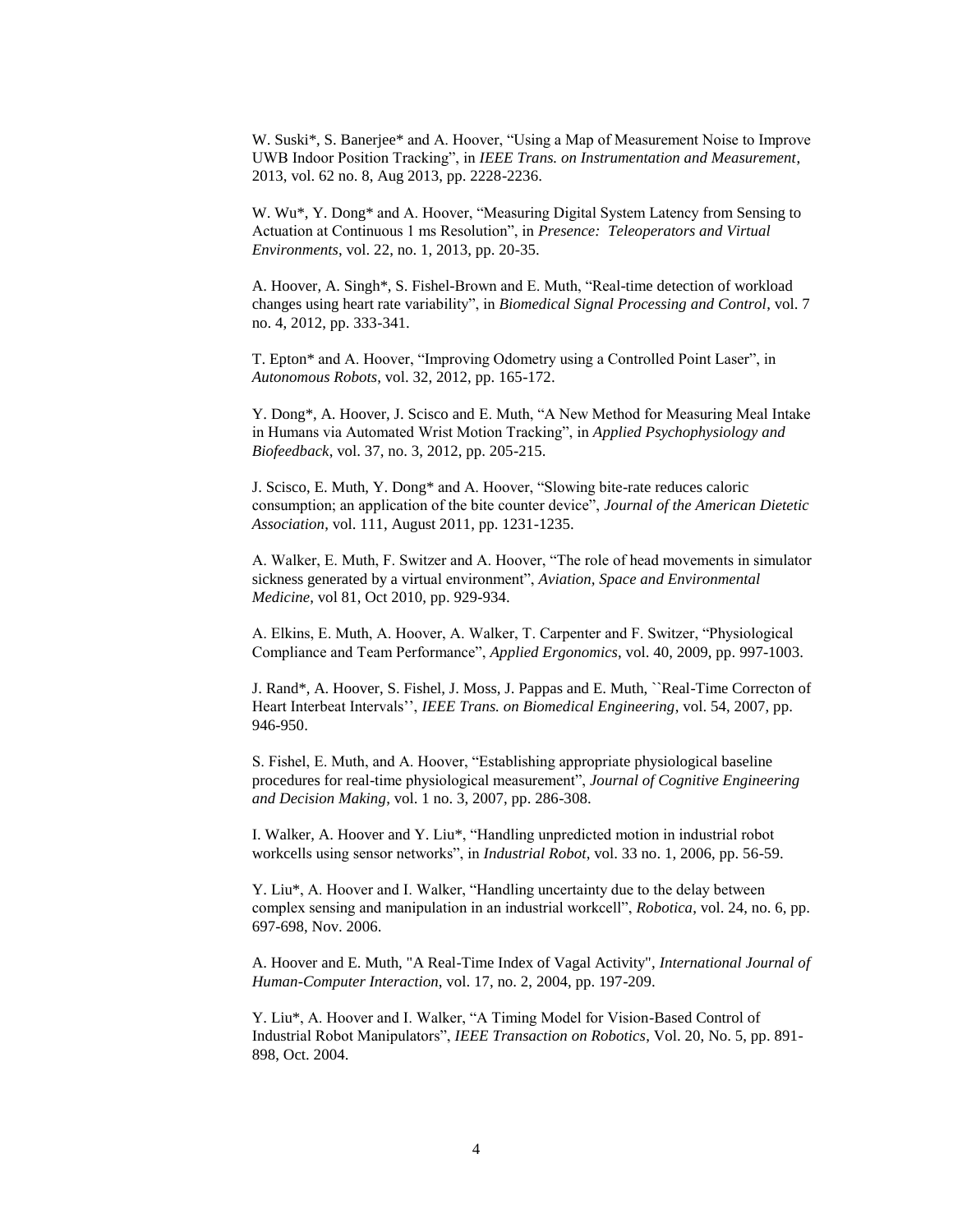A. Hoover and M. Goldbaum, "Locating the Optic Nerve in a Retinal Image Using the Fuzzy Convergence of the Blood Vessels", *IEEE Transactions on Medical Imaging,* vol. 22, no. 8, August 2003, pp. 951-958.

A. Hoover, D. Goldgof and K. Bowyer, "Egomotion Estimation of a Range Camera Using the Space Envelope", *IEEE Transactions on Systems, Man & Cybernetics, Part B*, vol. 33, no. 4, August 2003, pp. 717-721.

A. Hoover, "Computer Vision in Undergraduate Education: Modern Embedded Computing", *IEEE Transactions on Education*, vol. 46, no. 2, May 2003, pp. 235-240.

P. Flynn, A. Hoover and J. Phillips, "Guest Editorial: Special Issue on Empirical Evaluation of Computer Vision Algorithms", in *Computer Vision and Image Understanding*, vol. 84, no. 1, October 2001, pp. 1-4.

B. Olsen\* and A. Hoover, "Calibrating a Camera Network Using a Domino Grid", *Pattern Recognition*, vol. 34 no. 5, May 2001, pp. 1105-1117.

A. Hoover, V. Kouznetsova and M. Goldbaum, "Locating Blood Vessels in Retinal Images by Piece-wise Threshold Probing of a Matched Filter Response", *IEEE Transactions on Medical Imaging*, vol. 19 no. 3, March 2000, pp. 203-210.

D. Granet, A. Hoover, A. Smith, S. Brown, D.-U. Bartsch and B. Brody, "New Objective Digital Computerized Vision Screening System", in *Journal of Pediatric Ophthalmology and Strabismus*, vol. 36 no. 5, Sept/Oct 1999, pp. 251-256.

A. Hoover, D. B. Goldgof and K. W. Bowyer, "Dynamic-Scale Model Construction from Range Imagery", *IEEE Transactions on Pattern Analysis and Machine Intelligence*, vol. 20 no. 12, Dec 1998, pp 1352-1357.

A. Hoover, D. B. Goldgof and K. W. Bowyer, "The Space Envelope: A Representation for 3D Scenes", *Computer Vision and Image Understanding*, vol. 69, no. 3, March 1998, pp 310-329.

L. Stark, K. W. Bowyer, A. Hoover and D. B. Goldgof, "Recognizing Object Function Through Reasoning About Partial Shape Descriptions and Dynamic Physical Properties", *Proceedings of the IEEE*, vol. 84 no. 11, Nov 1996, pp 1640-1656.

A. Hoover, G. Jean-Baptiste, X. Jiang, P. J. Flynn, H. Bunke, D. Goldgof, K. Bowyer, D. Eggert, A. Fitzgibbon and R. Fisher, "An Experimental Comparison of Range Image Segmentation Algorithms", *IEEE Transactions on Pattern Analysis and Machine Intelligence*, vol. 18 no. 7, July 1996, pp. 673-689.

A. Hoover, D. Goldgof and K. Bowyer, "Extracting a Valid Boundary Representation from a Segmented Range Image", *IEEE Transactions on Pattern Analysis and Machine Intelligence*, vol. 17 no. 9, Sept 1995, pp 920-924.

Conference Proceedings (Reviewed) (48 total)

S. Sharma and A. Hoover, "The Challenge of Metrics in Automated Dietary Monitoring as Analysis Transitions from Small Data to Big Data", in the proc. of IEEE Int'l Conf on Bioinformatics and Biomedicine, Dec. 2020.

Y. Luktuke and A. Hoover, "Segmentation and Recognition of Eating Gestures from Wrist Motion using Deep Learning", in the proc. of IEEE Big Data, Dec. 2020.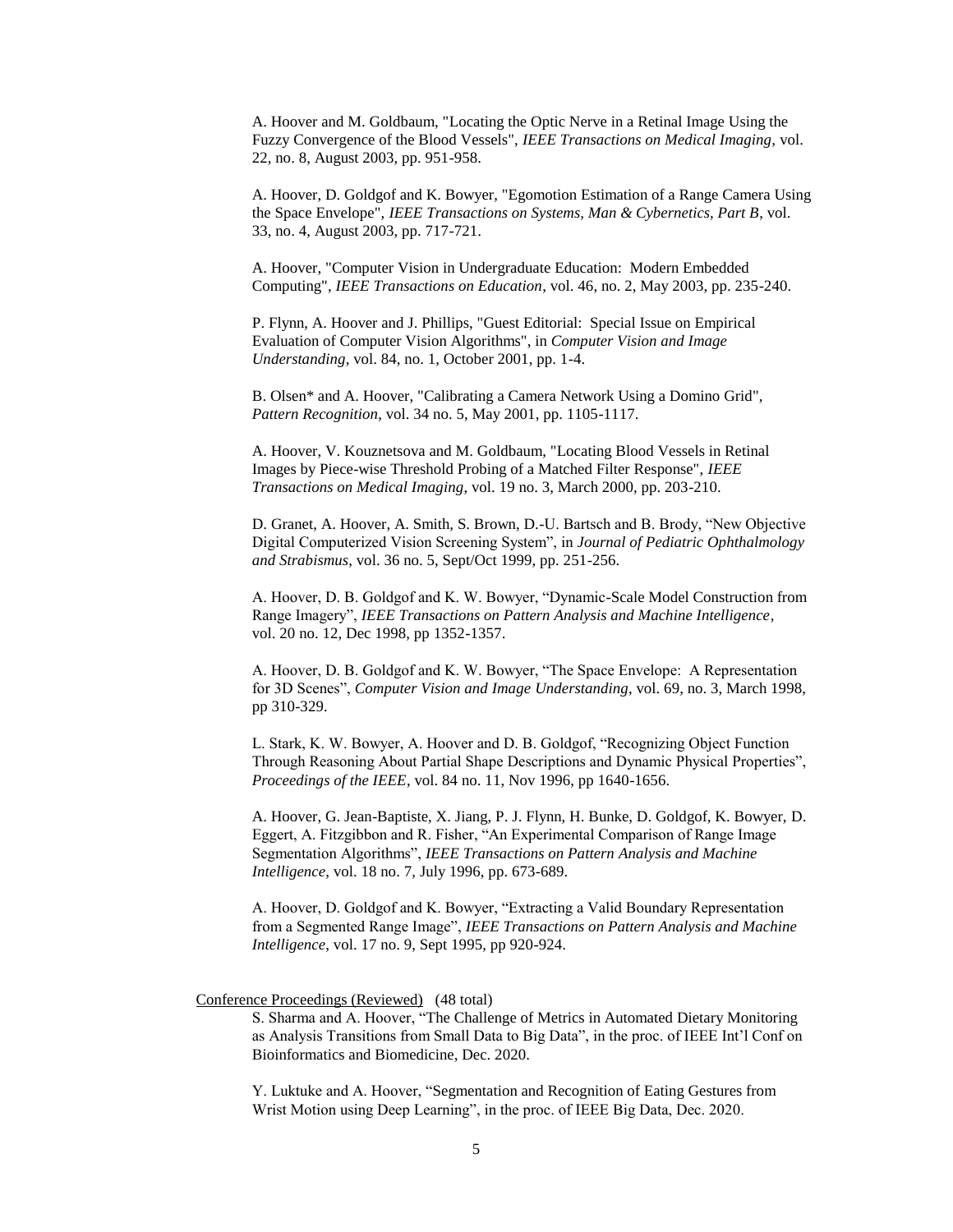S. Sharma and A. Hoover, "A Study on Linear Acceleration of the Wrist During Freeliving", in the proc. of IEEE Int'l Conf on Bioinformatics and Biomedicine, Nov. 2019.

B. Lin and A. Hoover, ``A Comparison of Finger and Wrist Motion Tracking to Detect Bites during Food Consumption'', in the proc. of IEEE Int'l Conf on Body Sensor Networks, May 2019.

R. Mattfeld, E. Jesch and A. Hoover, ``Evaluation of a Commercial Pedometer on Multiple Gait Types Using Video for Ground Truth'', in the proc. of IEEE Int'l Conf on Biomedical and Health Informatics, May 2018.

S. Sharma, P. Jasper, E. Muth and A. Hoover, `` An Evaluation of a Wrist Motion Tracking Algorithm to Detect Eating Activities on 408 People'', in the proc. of IEEE Int'l Conf on Biomedical and Health Informatics, May 2018.

R. Mattfeld, E. Jesch and A. Hoover, ``A new dataset for evaluating pedometer performance'', in the proc. of IEEE International Conference on Bioinformatics and Biomedicine, pp. 865-869, Nov 2017.

Y. Shen, E. Muth, and A. Hoover, "Recognizing Eating Gestures Using Context Dependent Hidden Markov Models", in the proc. of IEEE Conference on Connected Health: Applications, Systems and Engineering Technologies, June 2016, pp. 248-253.

S. Sharma, P. Jasper, E. Muth, and A. Hoover, "Automatic Detection of Periods of Eating using Wrist Motion Tracking", in the proc. of IEEE Conference on Connected Health: Applications, Systems and Engineering Technologies, June 2016, pp. 362-363.

J. Lucas, J. Burgett, A. Hoover and M. Gungor, "Use of Ultra-Wideband Sensor Networks to Detect Safety Violations in Real Time", 33rd International Symposium on Automation and Robotics in Construction, July 2016, Auburn, Alabama

R Ramos and A. Hoover, "A study of temporal action sequencing during consumption of a meal", in the proc. of *ACM Conf. on Bioinformatics, Computational Biology and Bioinformatics*, Sept 2013, Washington DC.

B. Suski, S. Banerjee and A. Hoover, "System-Level Noise of an Ultra-Wideband Tracking System", in the proc. of *IEEE Int'l Conf on Information Science, Signal Processing and their Applications*, July 2012.

S. Banerjee, B. Suski and A. Hoover, "Sensor Set Switching Noise in UWB Indoor Position Tracking", in the proc. of *IEEE Int'l Conf on Ultra-Wideband*, Sept 2012.

Y. Dong, A. Hoover, J. Scisco and E. Muth, "Detecting Eating Using a Wrist Mounted Device During Normal Daily Activities", in the proc. of *WorldComp*, July 2011.

A. Hoover, A. Singh, S. Fishel-Brown and E. Muth, "Change point detection via subgaussian fitting", in the proc. of *International Conference on Bioinformatics & Computational Biology*, July 2010, ISBN 1-60132-134-1.

Y. Dong, A. Hoover and E. Muth, "A Device for Detecting and Counting Bites of Food Taken by a Person During Eating", in the proc. of *IEEE International Conference on Bioinformatics and Biomedicine*, November 2009.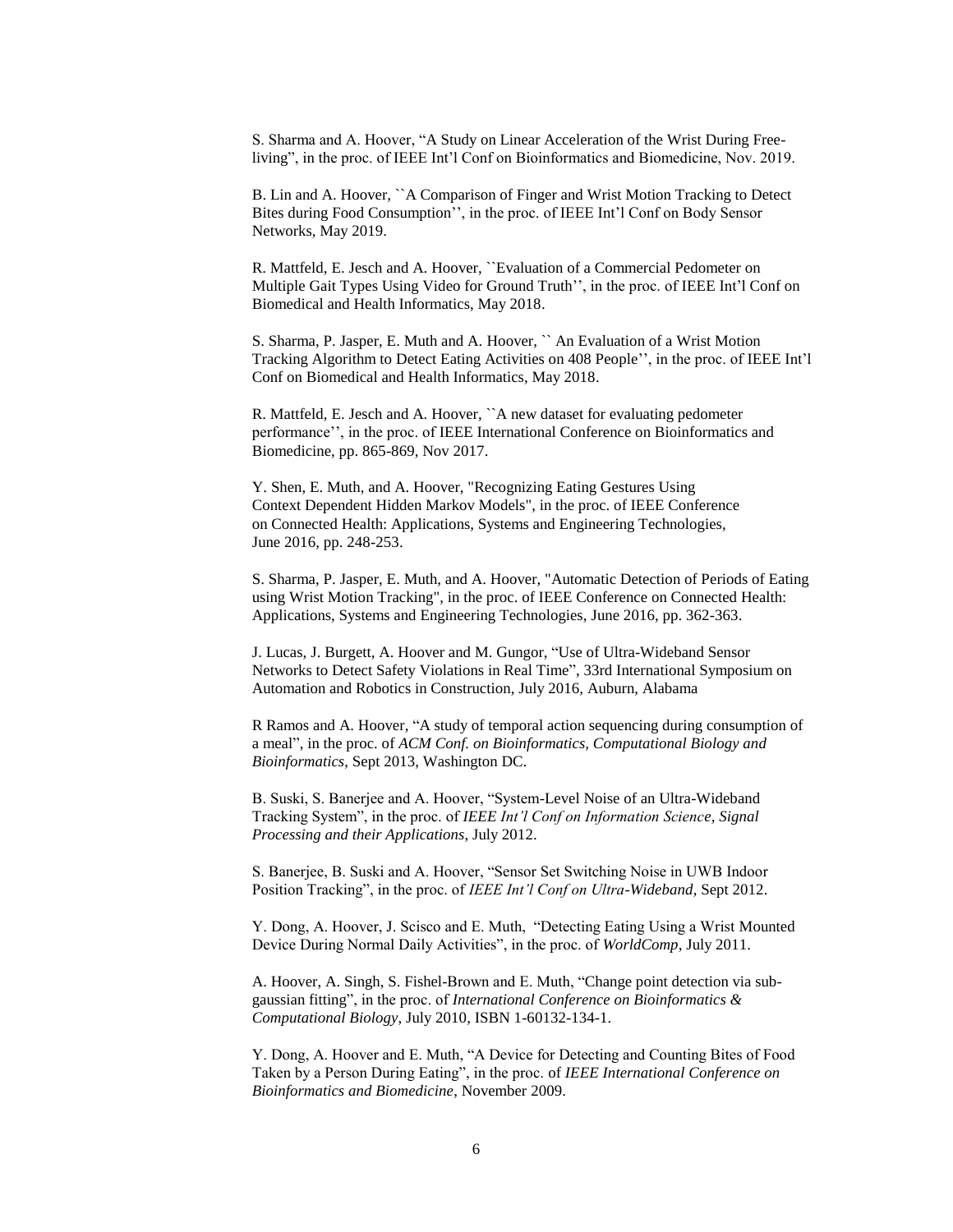A. Walker, T. Carpenter, J. Moss, F. Switzer, A. Hoover and E. Muth, "The evaluation of virtual environment training for a building clearing task", in the proc. of *Human Factors and Ergonomics Society 53rd Annual Meeting*, pp. 1206-1209, 2009.

K. Waller, A. Hoover and E. Muth, "Methods for the Evaluation of Orientation Sensors", in the proc. of *The 2007 World Congress in Computer Science Computer Engineering, and Applied Computing*, June 2007.

S. Fishel, E. Muth, A. Hoover and L. Gugerty, "Determining the Resolution of a Real-Time Arousal Gauge", *SPIE*, vol. 6218, June 2006.

K. Waller, J. Luck, A. Hoover and E. Muth, "A Trackable Laser Tag System", in the proc. of *The 2006 World Congress in Computer Science Computer Engineering, and Applied Computing*, pp. 416-422, June 2006.

L. Yu and A. Hoover, "Segmentation Methods Through the Stability of Region Count in the Scale-Space", in the proc. of *The 2006 World Congress in Computer Science Computer Engineering, and Applied Computing*, pp. 467-473, June 2006.

R. Schaffer, J. Cohn, A. Hoover, H. Fouad, G. Martin and L. Milham, ``Systems for Evaluating Training Transfer between Virtual and Live Urban Environments'', in proc. of *Huntsville Simulation Conference*, Oct. 2006.

L. Yu, A. Hoover and E. Muth, "Detection of Human Physiological State Change Using Fisher's Linear Discriminant", in the proc. of *HCI International 2005*.

E. Muth, A. Hoover and M. Loughry, "Developing an Augmented Cognition Sensor for the Operational Environment: The Wearable Arousal Meter", in the proc. of *HCI International 2005*.

J. Rand, A. Hoover, J. Pappas, J. Moss, S. Fishel and E. Muth, "Real-time correction of heart interbeat interval data", in the proc. of *Biomonitoring for Physiological and Cognitive Performance during Military Operations, SPIE vol. 5797*, edited by J. Caldwell and N. Wesensten, 2005, pp. 63-70.

L. Yu and A. Hoover, "Threshold Selection as a Function of Region Count Stability", in the proceedings of *IEEE Workshop on Perceptual Organization*, June 2004.

S. Fishel, J. Owens, E. Muth, A. Hoover and J. Rand, "Augmented cognition: Developing and testing a physiology-based task adaptation system", in the proceedings of Human Factors and Ergonomics Society's 48<sup>th</sup> Annual Meeting, New Orleans, LA, October 2004.

Y. Liu, A. Hoover and I. Walker, "A New Generic Timing Model for Vision Based Tracking in Robotic Systems", in the proceedings of *IEEE/RSJ International Conference on Intelligent Robots and Systems*, October 2003, pp. 248-253.

L. Brandon, A. Hoover and M. Goldbaum, "Drusen Detection in a Retinal Image using Multi-Level Analysis", in the proceedings of *6 th International Conference on Medical Image Computing & Computer Assisted Intervention*, November 2003.

Y. Liu, A. Hoover, and I. Walker, "Experiments using a Sensor Network Based Workcell for Industrial Robots", *IEEE International Conference on Robotics and Automation*, Washington, D.C., April 2002, pp. 2988-2993.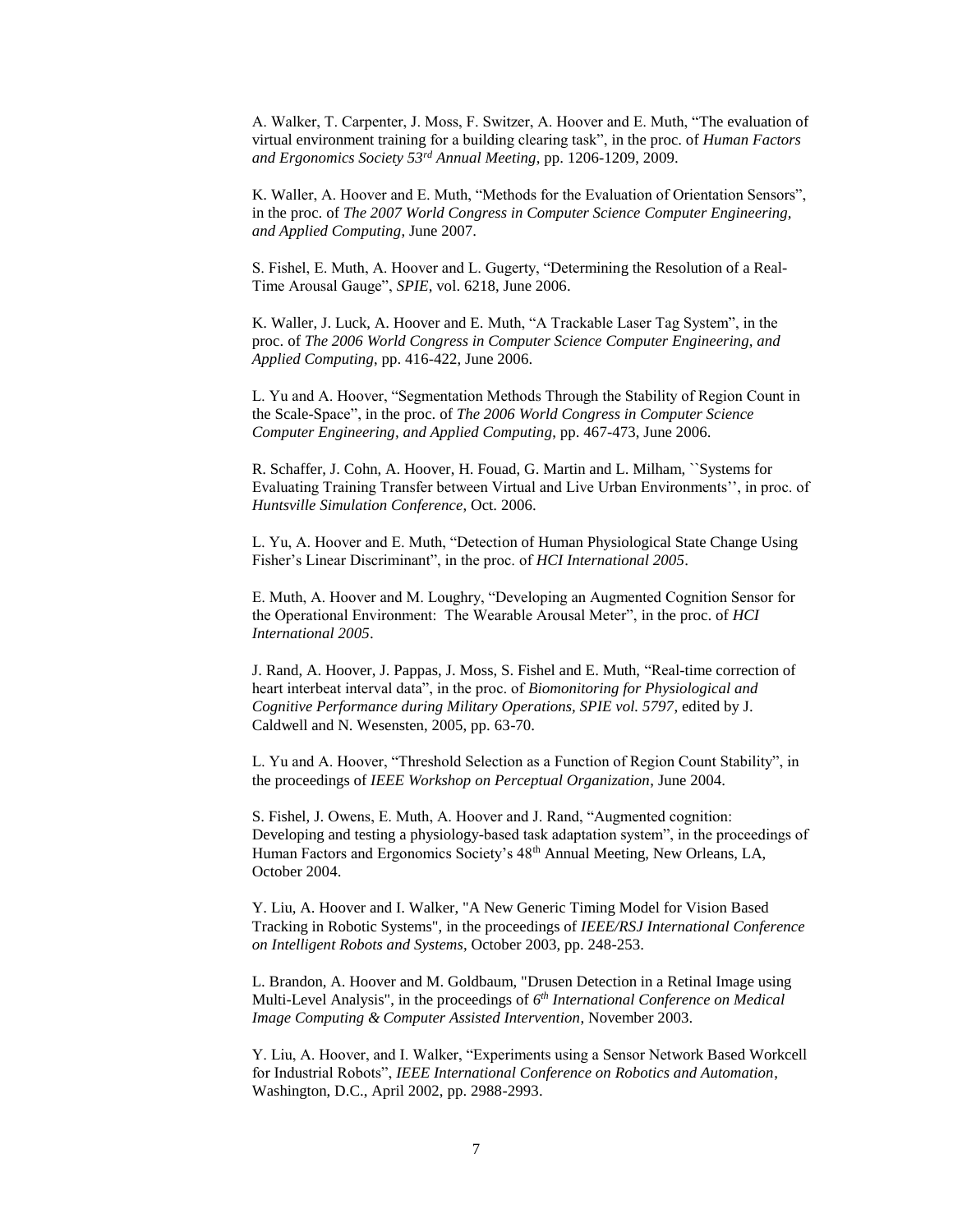R. Pai, A. Hoover and M. Goldbaum "Automated Diagnosis of Retinal Images Using Evidential Reasoning", in the *15th International Conference on Systems Engineering*, Las Vegas, NV, August 2002.

Y. Liu, A. Hoover and I. Walker, "Sensor Network Based Workcell for Industrial Robots", in the proceedings of *IEEE/RSJ International Conference on Intelligent Robots and Systems*, Hawaii, 2001, pp. 1434-1439.

A. Hoover, "Computer Vision in Undergraduate Education: Modern Embedded Computing", in the proceedings of *IEEE Workshop on Combined Research/Curriculum Development in Computer Vision*, Hawaii, 2001.

A. Hoover and B. Olsen, "Sensor Network Perception for Mobile Robotics", in the proceedings of IEEE *International Conference on Robotics and Automation*, San Francisco, CA, 2000, pp. 342-347.

N. DeBardeleben, A. Hoover, W. Jones and W. Ligon, "Parallelization techniques for spatial-temporal occupancy maps from multiple video streams", in the proceedings of *Workshop on Parallel and Distributed Computing in Image Processing, Video Processing, and Multimedia*, Cancun, Mexico, 2000, pp. 202-207.

A. Hoover and B. Olsen, "A Real-Time Occupancy Map from Multiple Video Streams", in the proceedings of IEEE *International Conference on Robotics and Automation*, Detroit, MI, May 1999.

S. Santini, M. Worring, E. Hunter, V. Kouznetsova, M. Goldbaum and A. Hoover, "Database Assisted Image Classification", in the proceedings of *International Conference on Visual Information Systems*, Amsterdam, June 1999.

A. Hoover and B. Olsen, "Path Planning for Mobile Robots Using a Video Camera Network", in the proceedings of IEEE/ASME *International Conference on Advanced Intelligent Mechatronics*, Atlanta, GA, September 1999.

A. Hoover and M. Goldbaum, "Fuzzy Convergence", in the proceedings of *IEEE Computer Vision and Pattern Recognition*, Santa Barbara, CA, 1998, pp. 716-721.

A. Hoover, V. Kouznetsova and M. Goldbaum, "Locating Blood Vessels in Retinal Images by Piece-wise Threshold Probing of a Matched Filter Response", in the proceedings of *American Medical Informatics Association Annual Symposium*, Orlando, FL, 1998.

X. Jiang, A. Hoover, G. Jean-Baptiste, D. Goldgof, K. Bowyer and H. Bunke, "A methodology for evaluating edge detection techniques for range images", in *Asian Conference on Computer Vision*, Singapore, 1995, pp 415-419.

A. Hoover, G. Jean-Baptiste, X. Jiang, P. J. Flynn, H. Bunke, D. Goldgof and K. Bowyer, "Range Image Segmentation: The User's Dilemma", in *IEEE International Symposium on Computer Vision*, Coral Gables, FL, 1995, pp 323-328.

A. Hoover, G. Jean-Baptiste, D. Goldgof and K. Bowyer, "A Methodology for Evaluating Range Image Segmentation Techniques", in *Second IEEE Workshop on Applications of Computer Vision*, Sarasota, FL, 1994, pp 264-271.

A. Hoover, D. Goldgof and K. Bowyer, "Building a B-rep from a Segmented Range Image", in *Second CAD-Based Vision Workshop*, Champion, Pennsylvania, 1994,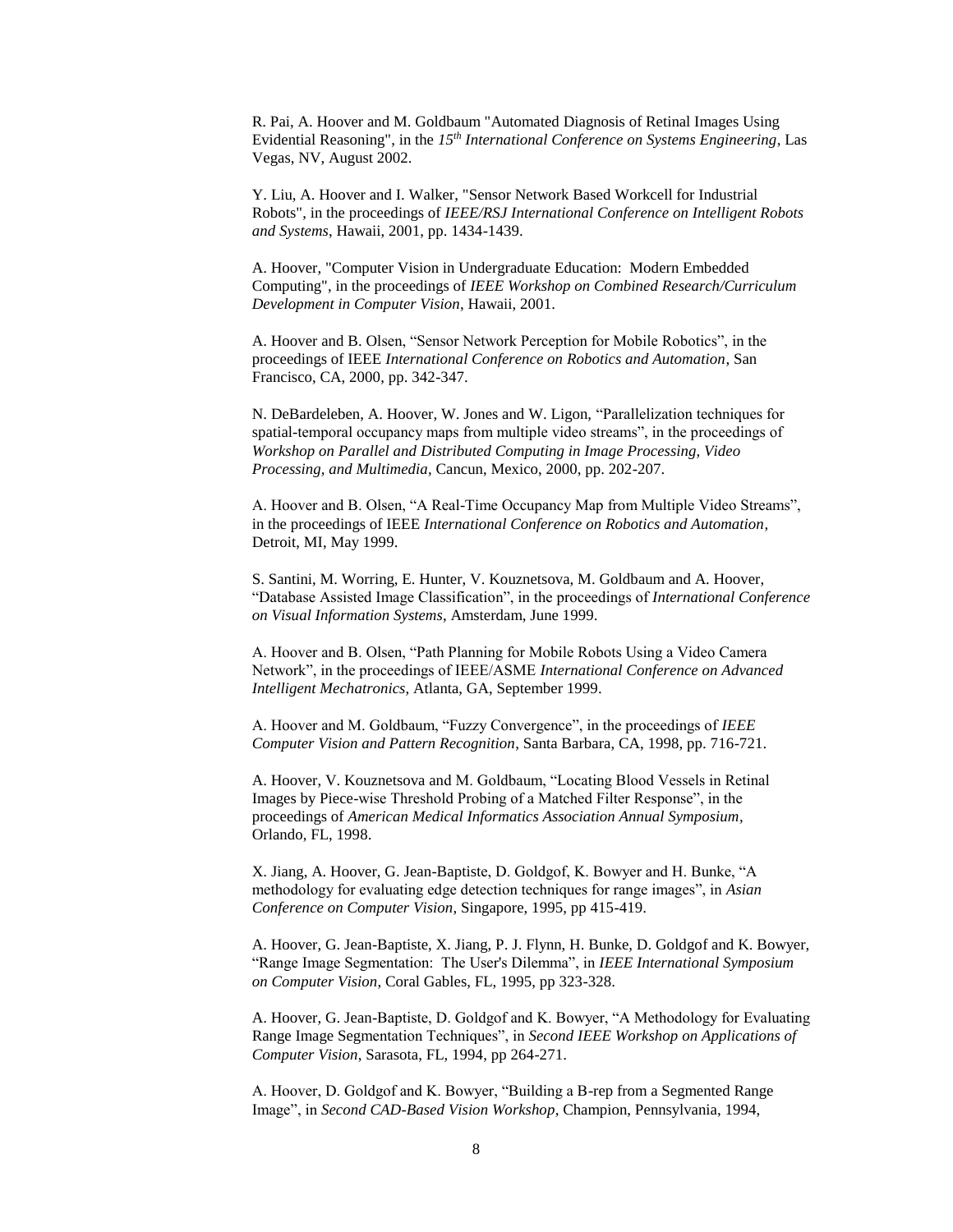pp 74-81.

O. H. Dorum, A. Hoover and J. P. Jones, "Calibration and control for range imaging in mobile robot navigation", in *Proceedings of Vision Interface*, Banff, Alberta, Canada, May 1994, pp 25-32.

L. Stark, A. Hoover, D. Goldgof and K. Bowyer, "Function-Based Recognition from Incomplete Knowledge of Shape", in *IEEE Workshop on Qualitative Vision*, New York, New York, 1993, pp 11-22.

L. Stark, A. Hoover, D. Goldgof and K. Bowyer, "Function-based object recognition from incomplete knowledge of object shape", in *AAAI Workshop on Reasoning About Function*, Washington D.C., 1993, pp 141-148.

A. Hoover, D. Goldgof and K. Bowyer, "Extracting known and inferred shape information from a single view", invited paper in *SPIE #1828: Sensor Fusion V*, Boston, Massachusetts, 1992, pp 2-13

### Invited Talks and Other Scholarly Publications

A. Hoover, "Dietary Measurement Trilemma: Accurate, Detailed or Frequent", invited talk at the Nutritional Epidemiology Symposium, sponsored by Indiana University, June 2020, virtual meeting (during pandemic).

A. Hoover, "Tracking Wrist Motion to Measure Energy Intake", invited talk at short course on Mathematical Sciences in Obesity, sponsored by Indiana University, June 2019, Baltimore, MD.

A. Hoover, "Tracking Wrist Motion During Free Living to Detect and Measure Energy Intake", invited talk at the IEEE Workshop on Automated Dietary Monitoring, March 2018, Las Vegas, NV.

Crimarco A, Turner-McGrievy GM, Wilcox S, Boutte A, Muth ER, Hoover A. Association of psychosocial and information processing variables with weight loss in a 6 month behavioral health intervention. Poster presentation to be presented at the annual conference of the Society of Behavioral Medicine, New Orleans, LA. April 2018.

R. Mattfeld, E. Jesch and A. Hoover, "Evaluation of a Commercial Pedometer on Multiple Gait Types Using Video for Ground Truth", poster in the IEEE International Conference on Biomedical and Health Informatics, March 2018, Las Vegas.

S. Sharma, P. Jasper, E. Muth and A. Hoover, "An Evaluation of a Wrist Motion Tracking Algorithm to Detect Eating Activities on 408 People", poster in the IEEE International Conference on Biomedical and Health Informatics, March 2018, Las Vegas.

Turner-McGrievy GM, Dunn CG, Boutté A, Hutto B, Muth E, Hoover A, Wilcox S. "Defining adherence to mobile dietary self-monitoring and assessing tracking over time", poster, Society for Behavioral Medicine; Apr 2018, New Orleans, Louisiana.

Dunn, CG., Turner-McGrievy, GM., Byrd, D., Boutte, A., Muth, E., Hoover, A., Wilcox, S, "User feedback on three different mobile diet tracking methods used in behavioral weight loss interventions", poster, Society for Behavioral Medicine; Apr 2018, New Orleans, Louisiana.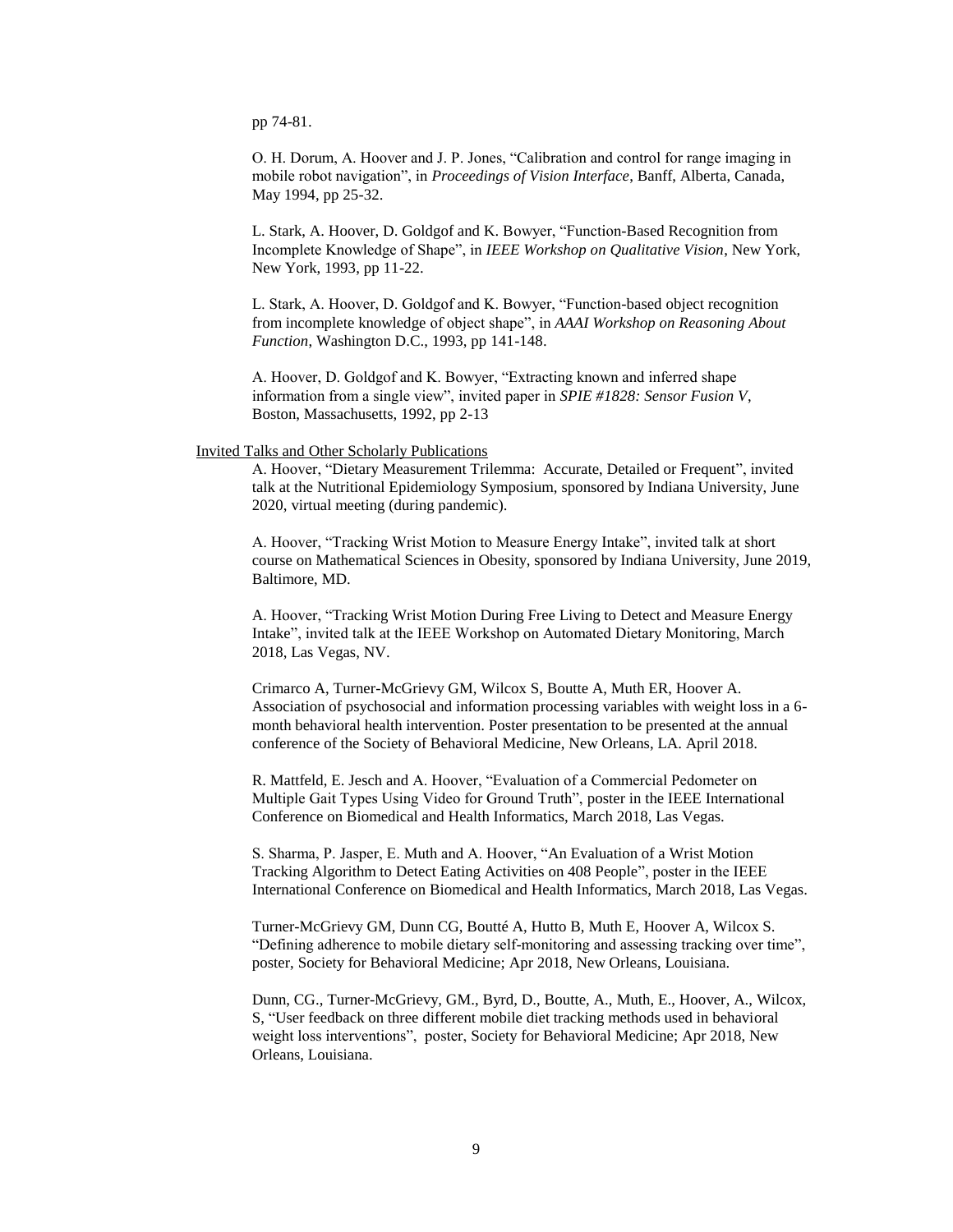Goldstein, C, Thomas, D, Hoover, A, Bond, D and Thomas, G, "Energy Balance Models & Bite Goals to Maximize Adherence to Weight Loss Treatment: The BITES Pilot Study", poster, Society of Behavioral Medicine, Apr 2018, New Orleans, Louisiana.

Boutté, A.K., Turner-McGrievy, G.M., Wilcox, S., Hutto, B., Muth, E., Hoover, A, "Equal diet quality between two mobile diet tracking devices in the DIET Mobile study: A remotely-delivered weight loss study", poster, Society of Behavioral Medicine, Apr 2018, New Orleans, Louisiana.

Carly M. Goldstein, Diana Thomas, Adam Hoover, Dale S. Bond, J. Graham Thomas, "Pilot Study of Energy Balance Models & Bite Goals to Build Adherence to Online Weight Loss Treatment", poster, The Obesity Society annual meeting, Nov 2017, Washington DC.

A. Hoover, "REU 25 years later: A journey to NIH research in energy intake", invited talk at University of Central Florida, July 2017, Orlando, FL.

A. Hoover, "Bite measurements and what they can tell us", invited talk at University of Alabama at Birmingham, School of Public Health, June 2017, Birmingham, AL.

A. Hoover, "Bite Counter", invited talk at Northwestern University, June 2017, Chicago, IL.

Hoover, A., & Sazonov, E. Measuring Human Energy Intake and Ingestive Behavior: Challenges and Opportunities. *IEEE Pulse*, 7(6), 2016, pp. 6-7.

A. Hoover, "Bite measurement methods and models", invited talk at University of Alabama at Birmingham, School of Public Health, June 2016, Birmingham, AL.

A. Hoover, "Tracking Wrist Motion to Monitor Energy Intake", invited talk at University of Alabama at Birmingham, School of Public Health, June 2015, Birmingham, AL.

A. Hoover, "Measuring Human Energy Intake", invited talk at Bringham Young University, April 2015, Provo, UT.

A. Hoover, "Tracking Wrist Motion to Monitor Energy Intake", invited talk at the Wireless Health 2013 conference, Johns Hopkins University, November 2013, Baltimore, MD.

A. Hoover, "Wrist Motion Tracking to Detect Eating Activities and Measure Eating Intake", invited talk at the Pennington Biomedical Research Center, Louisiana State University, April 2012, Baton Rouge, LA.

A. Hoover, "Measuring Digital System Latency from Sensing to Actuation at Continuous 1 ms Resolution", invited talk at the 2011 VIMS workshop, part of the HFES annual meeting, Las Vegas, NV.

A. Hoover and E. Muth, "The Calorie Watch: Accuracy and Applications", invited poster at the 2012 Obesity Retreat, Medical University of South Carolina, October 2012. Scisco JL, Muth ER, Dong Y, Hoover AW, O'Neil PM, & Fishel-Brown SR (2011). Usability and acceptability of the "bite counter" device. *Proceedings of the Human Factors and Ergonomics Society 55th Annual Meeting*. [oral presentation]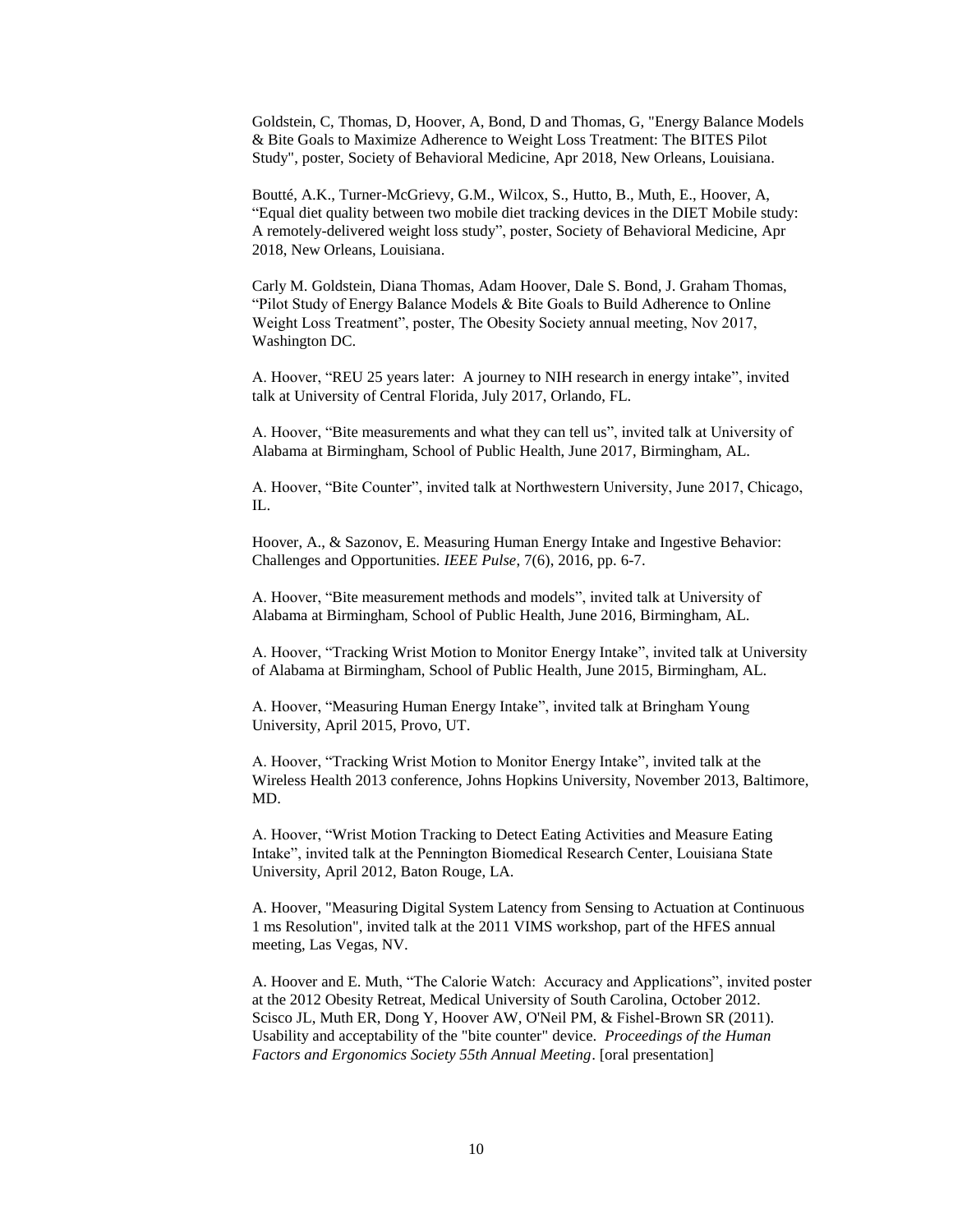Zielinski M, Blades C, Scisco JL, Hoover AW & Muth ER (2011, March). The number of pieces a portion is divided into impacts perceived consumption. Poster presented at the 69th Annual Meeting of the American Psychosomatic Society, San Antonio, TX.

Fishel-Brown SR, Scisco JL, Hoover AW & Muth ER (2010, October). Energy balance understanding does not predict measures of wellness. *Obesity, 18*(S2), S118-S119. Poster presented at the 28th Annual Meeting of the Obesity Society, San Diego,CA.

Scisco JL, Muth ER, Hoover AW, Dong Y, Hill LK, Wiles M, & Harris S (2010, July). An environmental cue to eat slowly reduces food consumption. *Appetite, 54*(3), 674. Poster presented at the 18th Annual Meeting of the Society for the Study of Ingestive Behavior, Pittsburgh, PA.

S. Fishel, E. Muth, R. Herron, A. Hoover and J. Rand, "Accuracy of a low-cost heart rate monitor for research involving inter-beat interval recording", poster, 44<sup>th</sup> Annual Meeting of the Society for Psychophysiological Research, Sante Fe, New Mexico, October 2004.

A. Hoover and M. Goldbaum, "Illumination equalization of a retinal image using blood vessels as a reference", abstract in *ARVO Investigative Ophthalmology and Visual Science*, 2001.

T. Christensen, M. Noergaard, C. Madsen and A. Hoover, "Sensor Networked Mobile Robotics", demonstration in *IEEE Computer Vision and Pattern Recognition*, Hilton Head, SC, 2000, pp. 782-783.

A. Hoover and B. Olsen, "Sensor Networked Robotics", video (reviewed) in the video proceedings of *IEEE International Conference on Robotics and Automation*, Detroit, MI, May 1999.

M. Goldbaum, A. Hoover, V. Kouznetsova and H. Chen, "Automatic Identification of Blood Vessels in Complex Retinal Images", abstract in *ARVO Investigative Ophthalmology and Visual Science*, 1999.

S. Brown, D. Granet, A. Hoover, D.-U. Bartsch and B. Brody, "Objective Computerized Image Analysis of Digital Photoscreening for Ocular Disorders in Children", abstract in *American Association for Pediatric Ophthalmology and Strabismus* Annual Meeting, Toronto, April 1999.

M. Goldbaum, E. Hunter, A. Hoover, V. Kouznetsova, H. Chen and R. Jain, "A Bayesian Network for Automated Diagnosis of Ocular Fundus Images", abstract in *ARVO Investigative Ophthalmology and Visual Science*, 1998, pg S468.

A. Hoover, M. Goldbaum, A. Taylor, J. Boyd, T. Nelson, S. Burgess, G. Celikkol and R. Jain, "Schema for Standardized Description of Digital Ocular Fundus Image Contents", abstract in *ARVO Investigative Ophthalmology and Visual Science*, 1997, pg S1122.

M. Goldbaum, A. Hoover, A. Taylor, J. Boyd, T. Nelson, S. Burgess, G. Celikkol and R. Jain, "World Wide Web Distributed Processing of Ocular Fundus Images", abstract in *ARVO Investigative Ophthalmology and Visual Science*, 1997, pg S218.

A. Hoover, "The OPUS (Object Plus Unseen Space) Model", poster at *SPIE #1964 Applications of Artificial Intelligence: Machine Vision and Robotics*, Orlando, FL, 1993.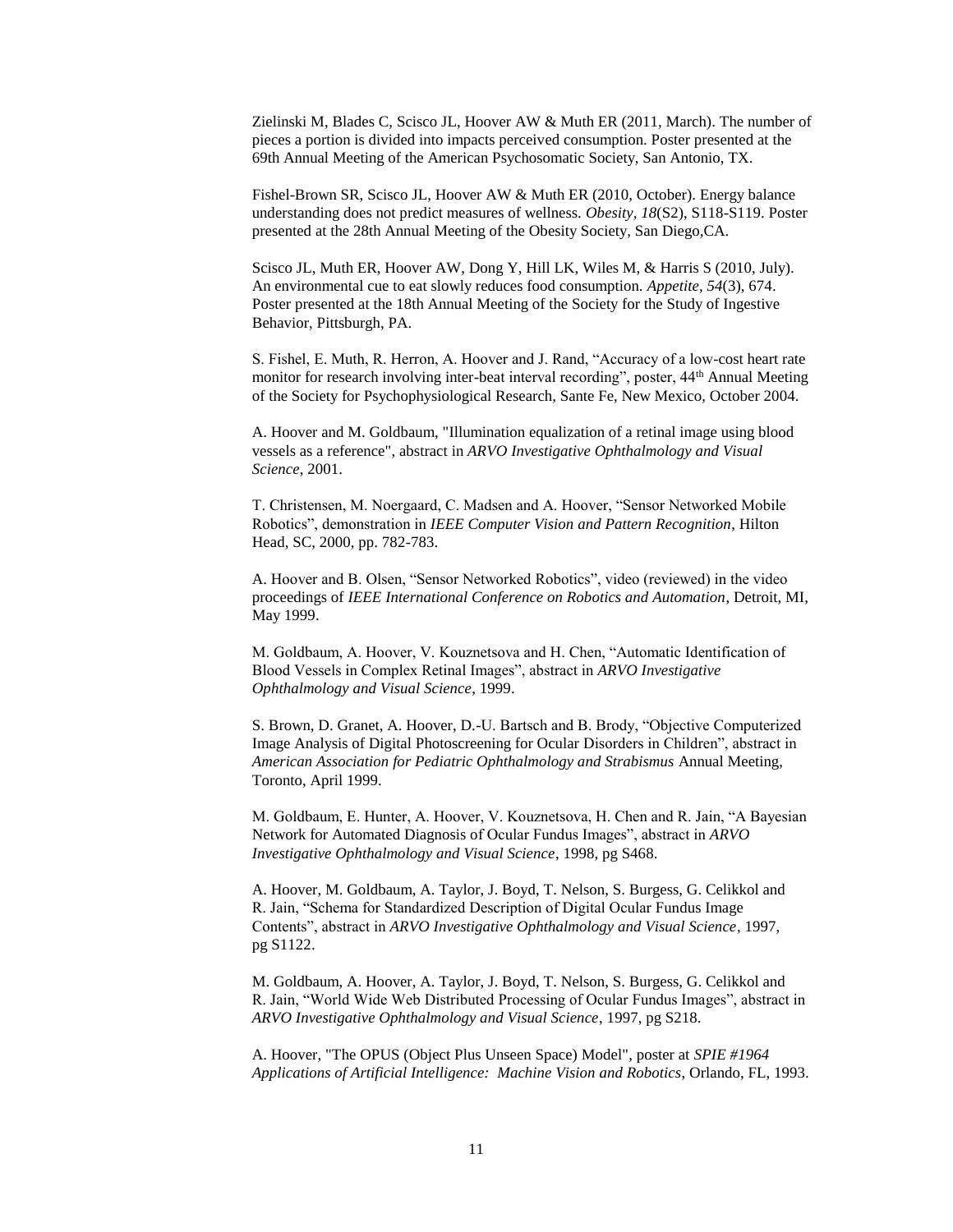# **PATENTS**

A. Hoover, E. Muth and Y. Dong, "Weight Control Device Using Bites Detection", USA, Patent No. 8310368, filed January 2009, granted November 13, 2012.

A. Hoover, E. Muth, Y. Dong and J. Scisco, "Device and Method for Detecting Eating Activities", USA, Patent No. 9685097, filed July 2012, granted June 20, 2017.

A. Hoover, S. Brown, B. Brody, D.-U. Bartsch and D. Granet, "Automated Photorefractive Screening", USA, Patent No. 6089715, filed October 1998, granted July 18, 2000.

#### **SPONSORED RESEARCH (\$9.8M total, \$4.4M personal expenditures)**

*Optimizing Just-in-Time Adaptive Intervention to Improve Dietary Adherence in Behavioral Obesity Treatment: A Micro-randomized Trial*, NIH, subcontract from The Miriam Hospital at Brown University, co-PI, \$2,607,792 (\$150,264), 2020-2024.

*Predictive Analysis of Manufacturing*, BMW and SC Dept of Commerce, co-PI, \$300,000 (\$22,695), 2021-2022.

*Advanced Visual Inspection System*, Samsung and SC Dept of Commerce, PI, \$300,000 (\$300,000), 2020-2021.

*Visual Defect and Inspection System*, Samsung, PI, \$140,624 (\$140,624), 2018-2019.

*Using Context to Validate and Improve Wrist-Tracking Measures of Eating Activity*, NIH, PI, \$1,746,064 (\$702,656), 2015-2019.

*Assessing the Bite Counter as a Tool for Food Intake Monitoring: Phase 2*, NIH, PI, \$984,668 (\$406,054), 2014-2017.

*Increasing Dietary Self-Monitoring and Weight Loss in an Mhealth Intervention*, NIH, co-I, \$275,000 (\$20,000), 2015-2016.

*Automated Visual Inspector*, BMW, PI, \$323,176 (\$323,176), 2013-2015.

*Portable Hardware for Sensorimotor Adaptation*, NASA, PI, \$37,676 (\$18,838), 2013-2014.

*Assessing the Bite Counter as a Tool for Food Intake Monitoring*, NIH, PI, \$148,556 (\$74,278), 2011-2012.

*Assessing the Bite Counter as a Tool for Weight Loss*, South Carolina Clinical and Translational Research Institute, co-PI, \$49,024, 2011-2012.

*Designing better virtual environments for training*, ONR, Co-PI, \$704,426 (\$352,213), 2010- 2012.

*Bite Technologies: The Bite Counter*, South Carolina Launch, PI, \$49,050, 2010-2011.

*Measuring Performance using Human Movement Tracks in Ambiguous Physical Environments*, ONR, PI, \$916,525 (\$412,436), 2007-2010.

*Establishing Team Training Metrics through the use of a Virtual Training Lab II*, ONR, Co-PI, \$790,000 (\$395,000), 2005-2008.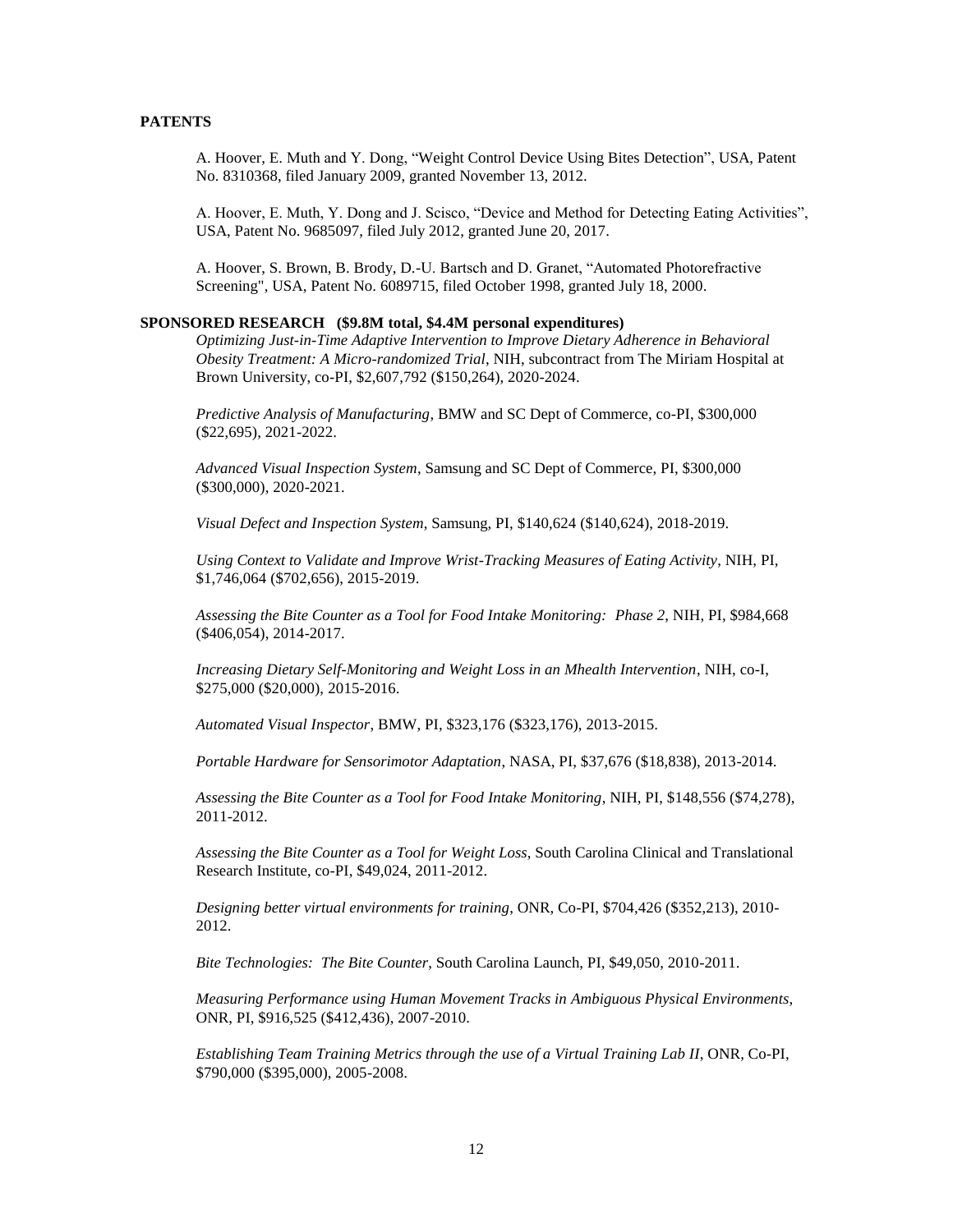*Urban Operations Live Training Database*, U.S. Army thru ITT Industries, PI, \$63,492 (\$21,587), 2005-2007.

*Cognitive Information Processing Technology Project*, DARPA thru Honeywell, Co-PI, \$190,000 (\$95,000), 2003-2004.

*Establishing Team Training Metrics Through the use of a Virtual Training Lab*, ONR, Co-PI, \$618,533 (\$235,043), 2003-2006.

*Modern Embedded Computing*, National Science Foundation, PI, \$75,000 (\$56,250), 2003-2005.

*Arousal Meter Gauge, Integration, Testing and Upgrades*, DARPA thru Boeing, Co-PI, \$45,000 (\$22,500), 2003-2005.

*Sensor Based Dynamic Manipulation in Unpredicted Motion*, Office of Naval Research, PI, \$145,562 (\$72,781), 2002-2003.

*Enhancement of Training and Performance Through Man-Machine Interactions*, DARPA thru ONR, Co-PI, \$459,262 (\$183,705), 2001-2003.

*The Four-Dimensional Robot Workcell*, South Carolina Commission on Higher Education, PI, \$92,801, (\$92,801), 2000-2001.

Equipment grant from Staubli Corporation, PI, \$40,000 (\$40,000), 2000-2001.

*STARE: STructured Analysis of the Retina*, NIH thru University of California, San Diego, PI, \$155,901, (\$155,901), 2000-2003.

# **GRADUATE STUDENT ADVISING**

# PhD Graduates (10 total)

- Sharma, S, "Detecting periods of eating in everyday life by tracking wrist motion What is a meal?", (August 2020).
- Shen, Y, "Using Contextual Information to Improve Hidden Markov Model Recognition of Wrist Motions During Eating Activities", (December 2018).
- Mattfeld, R, "Evaluation of Pedometer Performance Across Multiple Gait Types Using Video for Ground Truth", (May 2018).
- Kwon, JP "Filtering Impulses in Dynamic Noise in The Presence of Large Measurement Noise", (August 2015).
- Ramos Garcia, R., "Using Hidden Markov Models to Segment and Classify Wrist Motions Related to Eating Activities", (May 2014).
- Banerjee, S., "Improving Accuracy in Ultra-Wideband Indoor Position Tracking through Noise Modeling and Augmentation", (December 2012).
- Suski, W., "A Study of Environment Noise in Ultra-Wideband Indoor Position Tracking", (May 2012).
- Dong, Y., "Tracking Wrist Motion to Detect and Measure the Eating Intake of Free-Living Humans", (May 2012).
- Yu, L., "On the stability of region count in the parameter space of image analysis methods", (December 2007).
- Liu, Y., "Dynamic sensing and manipulation in an industrial robot workcell", (May 2004).

Master's Thesis Graduates (35 total)

Wei, W., "Individualized wrist motion models for detecting eating episodes using deep learning", (May 2021).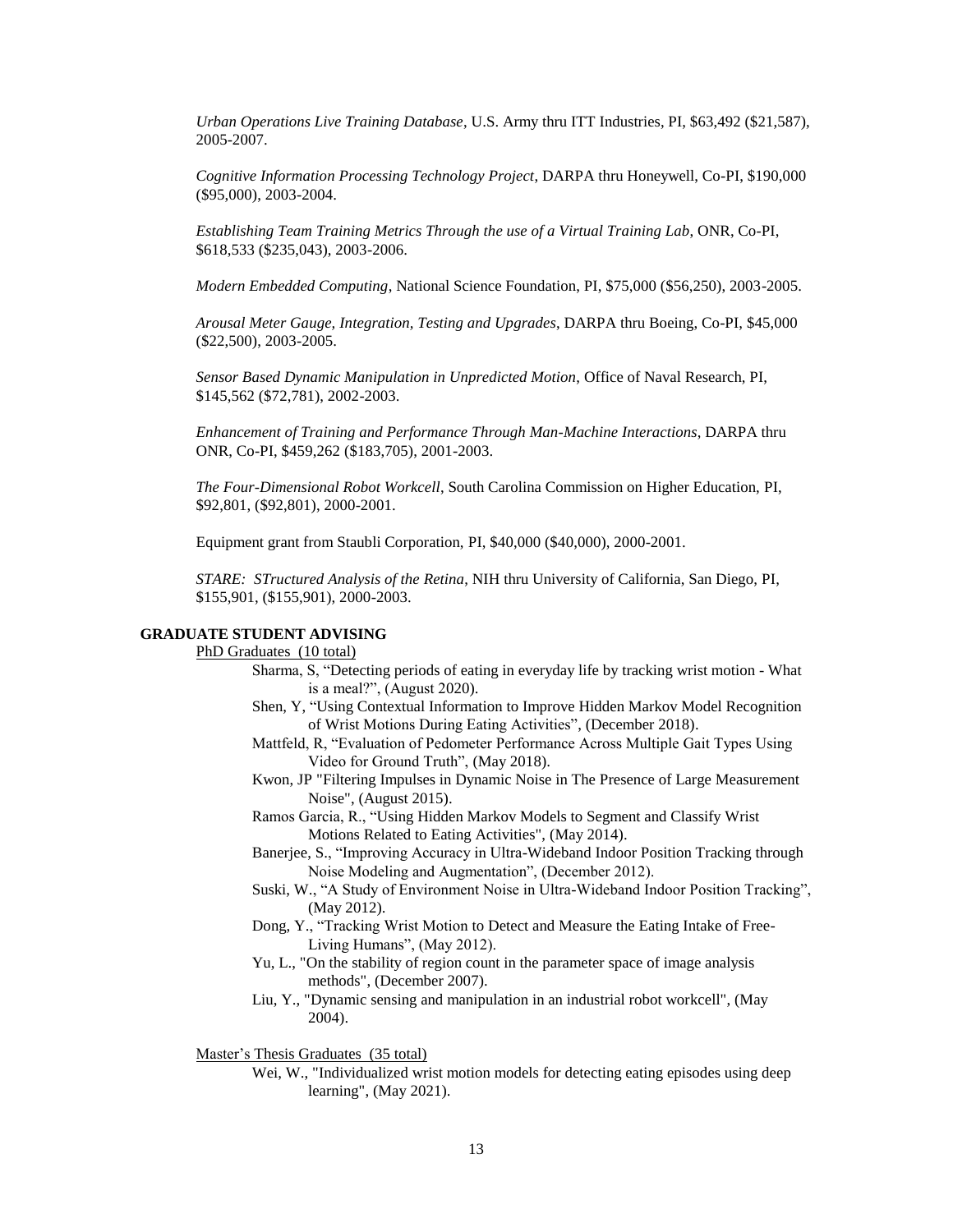- Lin, B., "Machine Learning and Pedometers: An Integration-Based Convolutional Neural Network for Step Counting and Detection", (December 2020).
- Luktuke, Y, "Segmentation and recognition of eating gestures from wrist motion using deep learning", (May 2020).
- Khare, V, "Training a camera based inspection system for appearance variability", (August 2020).
- Shumpert, B. "A Method to Automatically Learn Appearance Variability in Machine Parts During Appliance Manufacturing", (May 2019).
- Mathew, S. "Detection and Recovery from Camera Bump during Automated Inspection of Automobiles on an Assembly line", (December 2015).
- Ramaraj, M. "A Training Assistant Tool for the Automated Visual Inspection System", (December 2015).
- Puthumanappilly, J. "Detecting Occlusions of Automobile Parts Being Inspected By a Camera System During Manufacturing Assembly", (August 2015).
- Yu, X. "A study of the regularity of autocorrelation of manipulation of wrist motion during eating", (December 2014).
- Sharma, S. "A device to record natural daily wrist motion", (December 2014).
- Mattfeld, R. "Automatically Measuring Individual Consumption Events During Natural Eating Using a Table Embedded Scale", (August 2014).
- Krishnan, H., "Ultra-wideband position tracking on an assembly line", (May 2014).
- Reyes, J. "A study of time-based features and regularity of manipulation to improve the detection of eating activity periods during free living", (May 2014).
- Eskandari, S., "Bite Detection and Differentiation using Templates of Wrist Motion", (December 2013).
- Huang, Z., "An Assessment of the Accuracy of an Automated Bite Counting Method in a Cafeteria Setting", (August 2013).
- Wu, W., "Measuring Digital System Latency from Sensing to Actuation at Continuous 1 Millisecond Resolution", (December 2011).
- Drennan, M., "An assessment of linear wrist motion during the taking of a bite of food", (May 2010).
- Ganjali, D., "Filtering noise caused by sensor selection for an ultra-wideband position tracking system", (December 2009).
- Dong, Y., "A Device for Detecting and Counting Bites of Food Taken by a Person During Eating", (August 2009).
- Singh, A., "Automated State Change Detection of a Gaussian Distributed Signal", (August 2008).
- Epton, E., "Odometry correction of a mobile robot using a range-finding laser", (December 2007).
- Lowe, K., "Distance estimation between transceivers over short distances", (December 2007).
- Waller, K., "Developing a benchmark suite for the evaluation of orientation sensors", (December 2006).
- Werner, M., "Using a spline to model the motion of a 4-man fireteam during building clearing exercises", (December 2006).
- Luck, T., "A wirelessly trackable weapon for military training", (May 2005).
- Rickenbach, P., (MS), "Pin-level simulation of an embedded microprocessor", (August 2005).
- Rand, J., "Real-time detection and correction of errors in heart interbeat interval", (August 2005).
- Peddamallu, S., "An embedded systems bus monitor", (August 2005).
- Hughes, J., "A comparison of methods for automated shadow detection", (December 2005).
- Sagiraju, K., "A pin-level simulation environment for embedded system design", (December 2005).
- Joseph, M., "Real-time shadow detection using multiple viewpoints", (May 2004).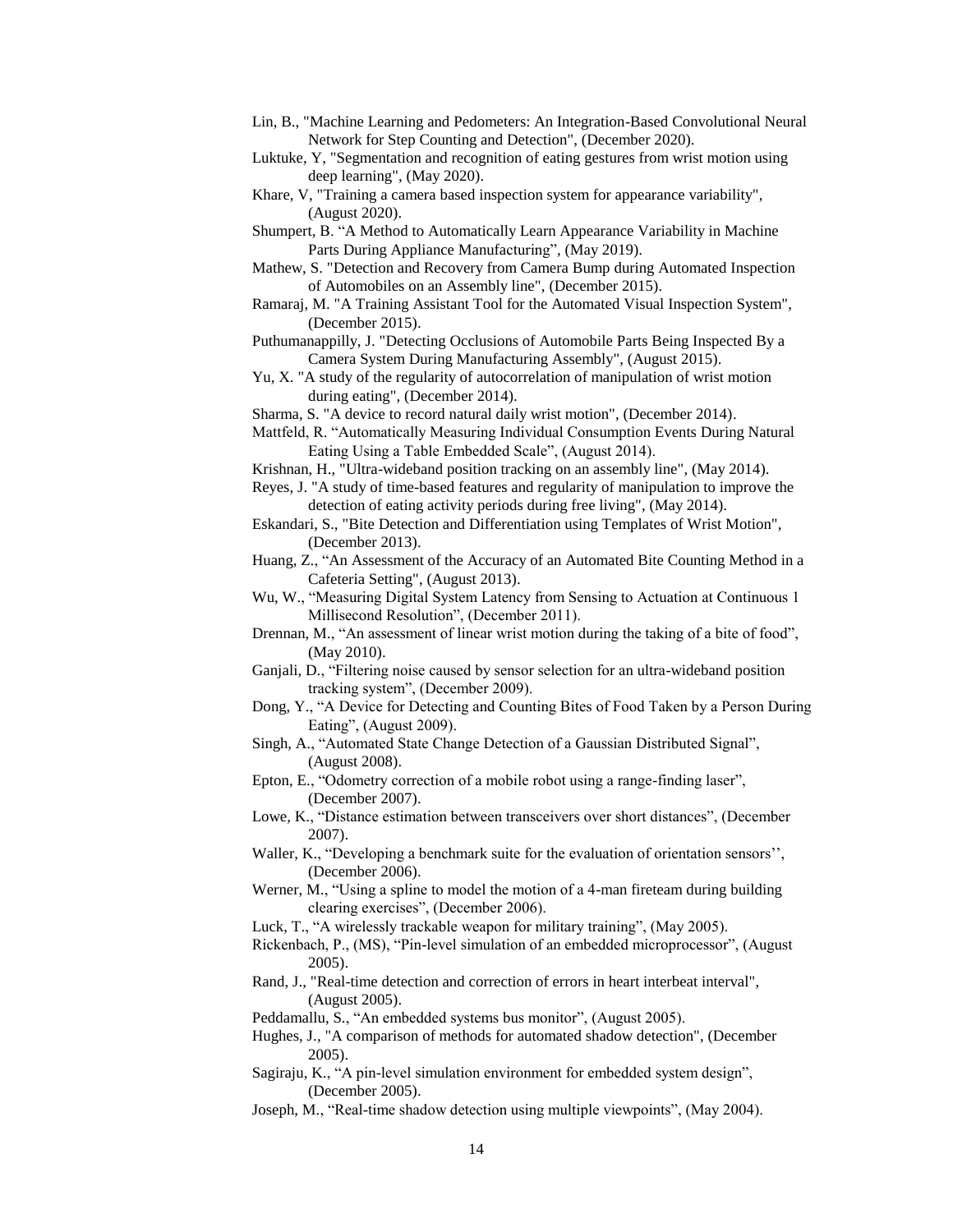Dsouza, S., "A State Switching Kalman Filter", (August 2004).

- Brandon, L., "Automated drusen detection in a retinal image using multi-level analysis", (May 2003).
- Pai, R., "Automated diagnosis of retinal images using evidential reasoning", (December 2001).
- Abdul, N., "Artery/vein classification in retinal imagery", (December 2001).

Current Graduate Advising

Mayyan, M. (PhD), expected graduation May 2022 Tang, Z. (PhD), expected graduation August 2023 Jolly, J. (PhD), expected graduation August 2023 Patyk, A. (MS), expected graduation August 2021 Gupta, S. (MS), expected graduation August 2021 Younginer, C. (MS), expected graduation August 2021 Zhang, T. (MS), expected graduation December 2021

Undergraduate Honor's Thesis Advisees

Heather Bryant, Roopam Master, Will Jeter, Sean McCall, Lee Brandon, Matthew Poeta, David Glandon, Jonathan Goforth, Peter Rickenbach, Megan Becvarik, Mike Wooten, Ben Shumpert, Basil Lin, John Lawler, Cameron Burroughs

Visiting Scholoars

Bent Olsen (Aalborg University), Thomas Chirstensen (Aalborg University), Mads Norgaard (Aalborg University)

**TEACHING** (\* indicates course created and developed by me)

\*ECE 222, System Programming Concepts, F05, S06, F06, S09.

- ECE 272/272L, Computer Organization, F99, S00.
- ECE 429/629, Organization of Computers, S99, S00, F00, S01, F01, F02.
- ECE 453, Software Practicum, S02, F03, F04.
- \*ECE 468/668L, Embedded Computing, S01, S02, S03, F03, S04, S05, S07, S08, S09, S11, S12, S13, S14, S18, S19, S20, S21.
- \*ECE 431/631, Introduction to Computer Vision, F13, F14, F15, F17, F18, F19, F20.

ECE 493, Computer Systems Security, S01, F01.

\*ECE 854, Analysis of Tracking Systems, F02, F04, F06, F07, F08, F09, F10, F11, F12, F13, F14, F15, F17, F18, F19, F20.

\*ECE 893, Machine Vision, F01, S03.

## **PROFESSIONAL ACTIVITIES**

Steering Committee, IEEE Journal of Biomedical and Health Informatics (2018-2020) Associate Editor, IEEE Journal of Biomedical and Health Informatics (2014-) Founding Member, eHealth/mHealth section of The Obesity Society (2012-) Panel Reviewer, 1) NSF (2000-2004, 2012-), 2) NIH (2011-)

Most Recent Conference Program Committee: 2019 IEEE BHI/BSN [\(https://www.bhi-bsn-](https://www.bhi-bsn-2019.org/)[2019.org/\)](https://www.bhi-bsn-2019.org/).

Journal Guest Editor, 1) Computer Vision and Image Understanding special issue on Empirical Evaluation of Computer Vision Algorithms, 2001

Journal Technical Reviewer, 1) IEEE Transactions on Pattern Analysis and Machine Intelligence, 2) IEEE Transactions on Biomedical Engineering, 3) IEEE Transactions on Medical Imaging, 4) Medical Engineering and Physics, 5) Computer Vision and Image Understanding, 6) IEEE Journal of Biomedical and Health Informatics, 7) Image and Vision Computing, 8) Machine Vision and Applications, 9) IEEE Transactions on Systems, Man and Cybernetics, 10) Physics Review E, 11) Medical Image Analysis, 12) IEEE Transactions on Robotics and Automation, 13) IEEE Transactions on Education, 14) IEEE Transactions on Image Processing, 15) Pattern Recognition Letters